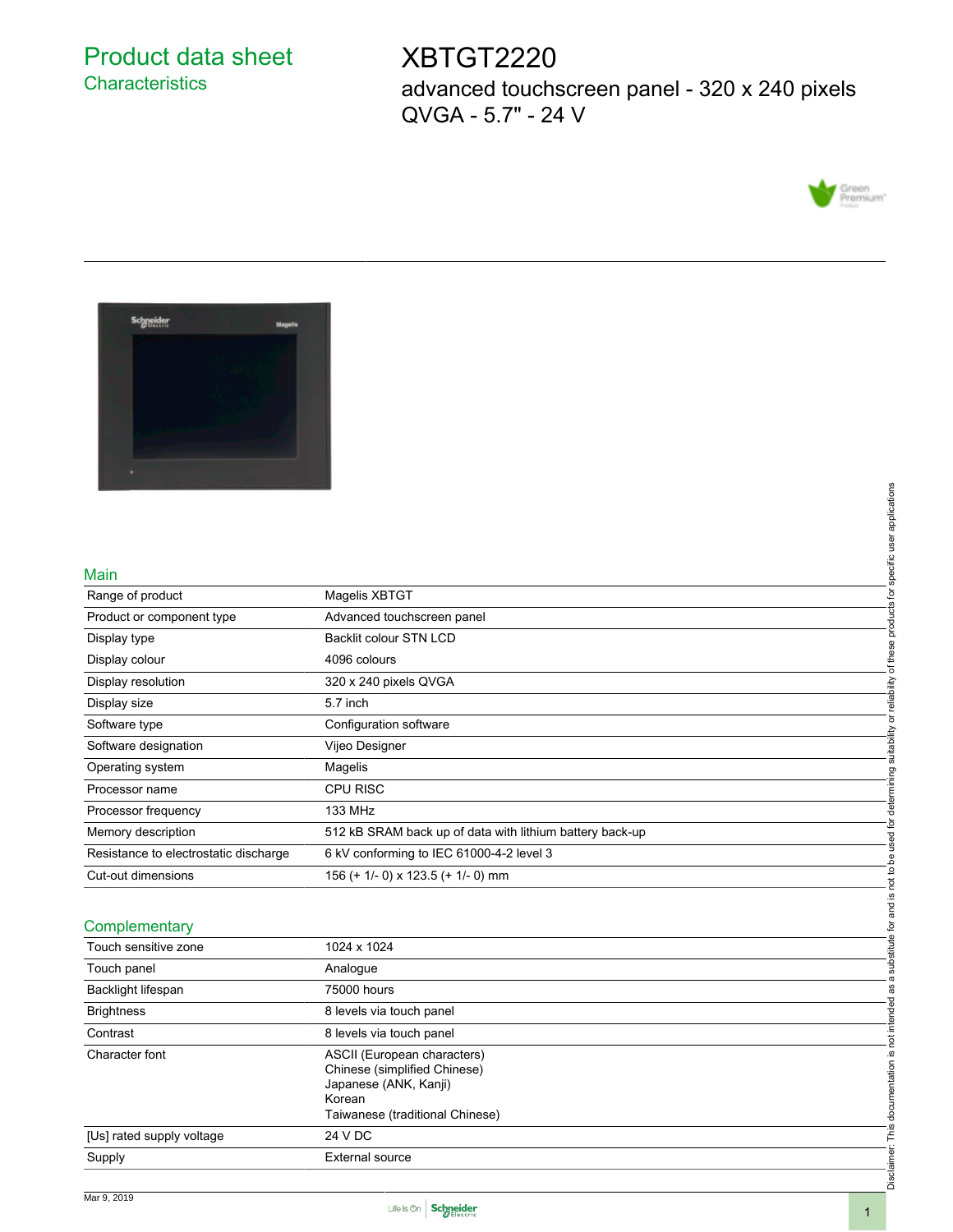| Supply voltage limits  | 19.228.8 V                                                                                                                                                                                                                                                                                                                                                    |  |  |
|------------------------|---------------------------------------------------------------------------------------------------------------------------------------------------------------------------------------------------------------------------------------------------------------------------------------------------------------------------------------------------------------|--|--|
| Inrush current         | $= 30 A$                                                                                                                                                                                                                                                                                                                                                      |  |  |
| Power consumption in W | 26 W                                                                                                                                                                                                                                                                                                                                                          |  |  |
| Local signalling       | 1 LED with green or orange for normal operation or backlighting faulty                                                                                                                                                                                                                                                                                        |  |  |
| Number of pages        | Limited by internal memory capacity                                                                                                                                                                                                                                                                                                                           |  |  |
| Downloadable protocols | FIPWAY Telemecanique Modicon<br>Modbus Plus Telemecanique Modicon<br>Modbus TCP/IP Telemecanique Modicon<br>Modbus Telemecanique Modicon<br>Third party protocols Mitsubishi Melsec<br>Third party protocols Omron Sysmac<br>Third party protocols Rockwell Automation Allen-Bradley<br>Third party protocols Siemens Simatic<br>Uni-TE Telemecanique Modicon |  |  |
|                        | Built-in                                                                                                                                                                                                                                                                                                                                                      |  |  |
| Realtime clock         |                                                                                                                                                                                                                                                                                                                                                               |  |  |
| Use of slot            | For 1 fieldbus communication card (Device Net, Profibus DP)                                                                                                                                                                                                                                                                                                   |  |  |
| Product mounting       | Flush mounting                                                                                                                                                                                                                                                                                                                                                |  |  |
| Fixing mode            | By 2 spring clips<br>By 4 screw clamps                                                                                                                                                                                                                                                                                                                        |  |  |
| Front material         | Aluminium alloy                                                                                                                                                                                                                                                                                                                                               |  |  |
| Enclosure material     | <b>PPT</b>                                                                                                                                                                                                                                                                                                                                                    |  |  |
| Marking                | <b>CE</b>                                                                                                                                                                                                                                                                                                                                                     |  |  |
| Width                  | 167.5 mm                                                                                                                                                                                                                                                                                                                                                      |  |  |
| Height                 | 135 mm                                                                                                                                                                                                                                                                                                                                                        |  |  |
| Depth                  | 59.5 mm                                                                                                                                                                                                                                                                                                                                                       |  |  |

## Environment

| Immunity to microbreaks               | $\leq$ 5 ms                                                                                                                                           |  |
|---------------------------------------|-------------------------------------------------------------------------------------------------------------------------------------------------------|--|
| Standards                             | EN 61131-2<br><b>FCC Class A</b><br>IEC 61000-6-2<br><b>UL 1604</b><br><b>UL 508</b><br>CSA C22.2 No 14                                               |  |
| Product certifications                | ATEX zone 2/22<br>CSA Class 1 Division 2 T4A<br>CSA Class 1 Division 2 T5<br>C-Tick<br>cULus<br>UL Class 1 Division 2 T4A<br>UL Class 1 Division 2 T5 |  |
| Ambient air temperature for operation | $050$ °C                                                                                                                                              |  |
| Ambient air temperature for storage   | $-2060 °C$                                                                                                                                            |  |
| Relative humidity                     | 090 % without condensation                                                                                                                            |  |
| Operating altitude                    | $< 2000 \text{ m}$                                                                                                                                    |  |
| IP degree of protection               | IP20 (rear panel) conforming to IEC 60529<br>IP65 (front panel) conforming to IEC 60529                                                               |  |
| NEMA degree of protection             | NEMA 4X front panel (indoor use)                                                                                                                      |  |
| Shock resistance                      | 15 gn for 11 ms conforming to IEC 60068-2-27                                                                                                          |  |
| Resistance to electromagnetic fields  | 10 V/m conforming to IEC 61000-4-3                                                                                                                    |  |
| Resistance to fast transients         | 2 kV conforming to IEC 61000-4-4 level 3                                                                                                              |  |

### Offer Sustainability

| Sustainable offer status | Green Premium product                                                                                                           |  |
|--------------------------|---------------------------------------------------------------------------------------------------------------------------------|--|
| RoHS (date code: YYWW)   | Compliant - since 0608 - Schneider Electric declaration of conformity<br><b>En Schneider Electric declaration of conformity</b> |  |
| REACh                    | Reference not containing SVHC above the threshold                                                                               |  |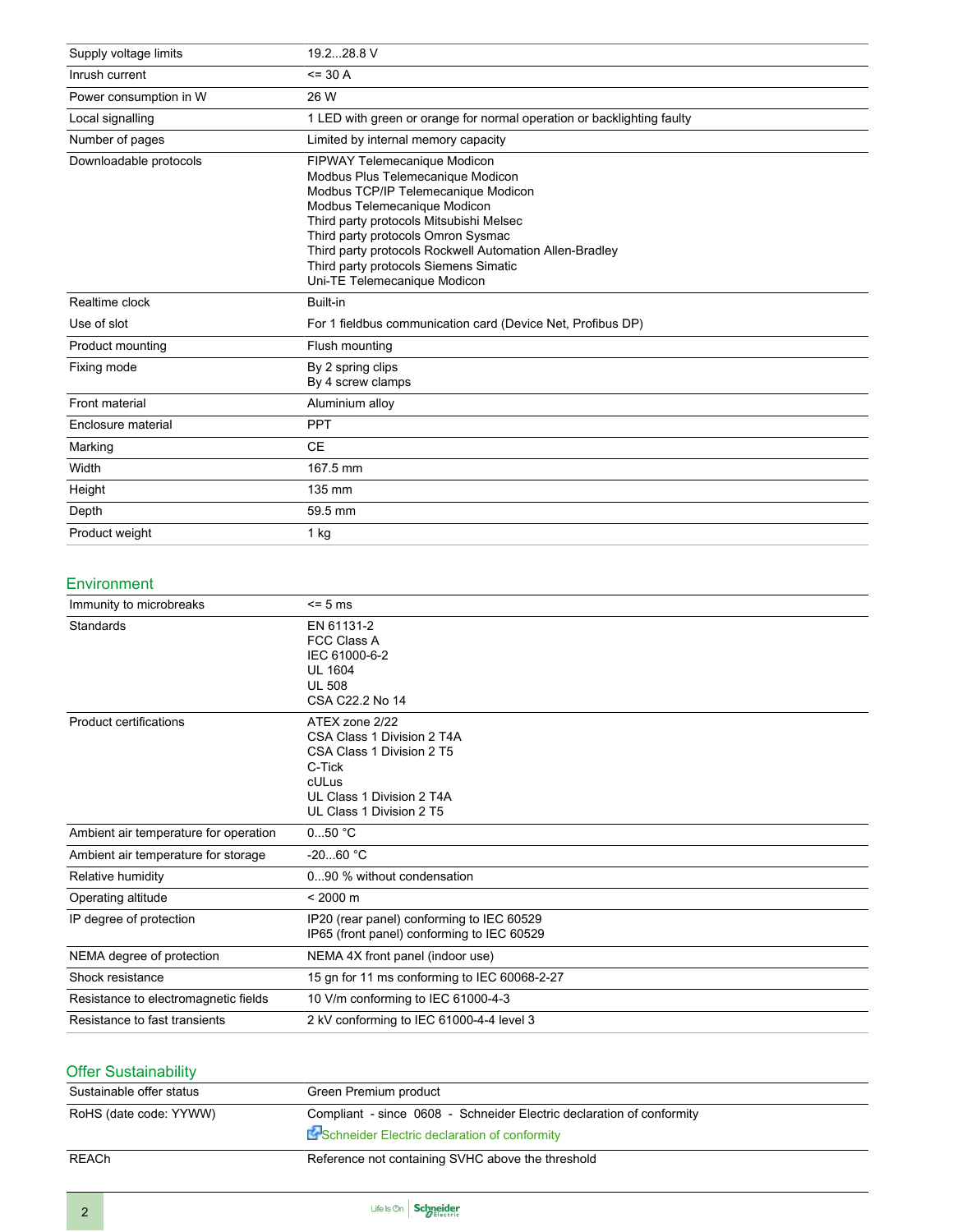| Product environmental profile    | Available |
|----------------------------------|-----------|
| Product end of life instructions | Available |
|                                  |           |

### Contractual warranty

Warranty period 18 months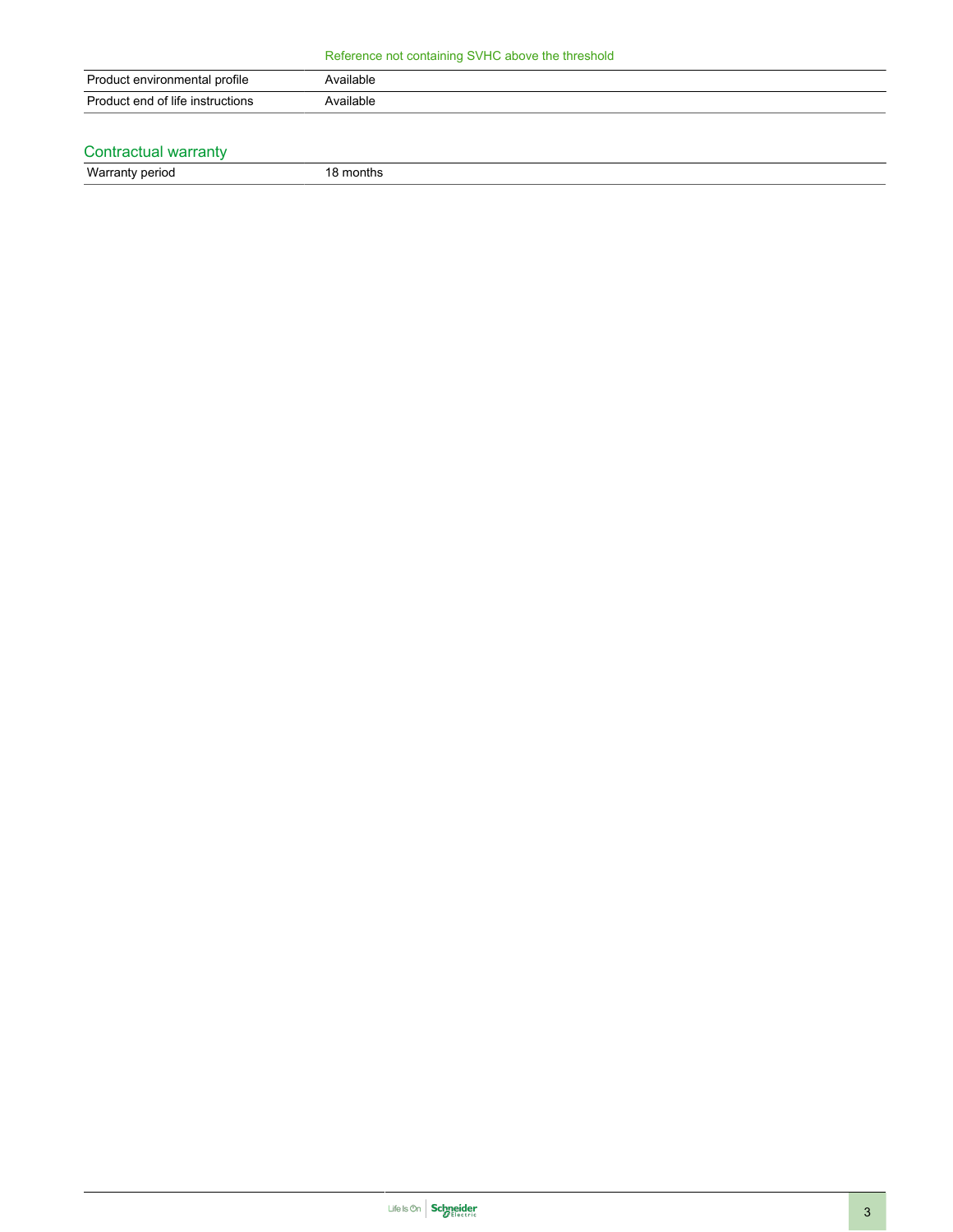Product data sheet Dimensions Drawings

XBTGT2220

### **Dimensions**





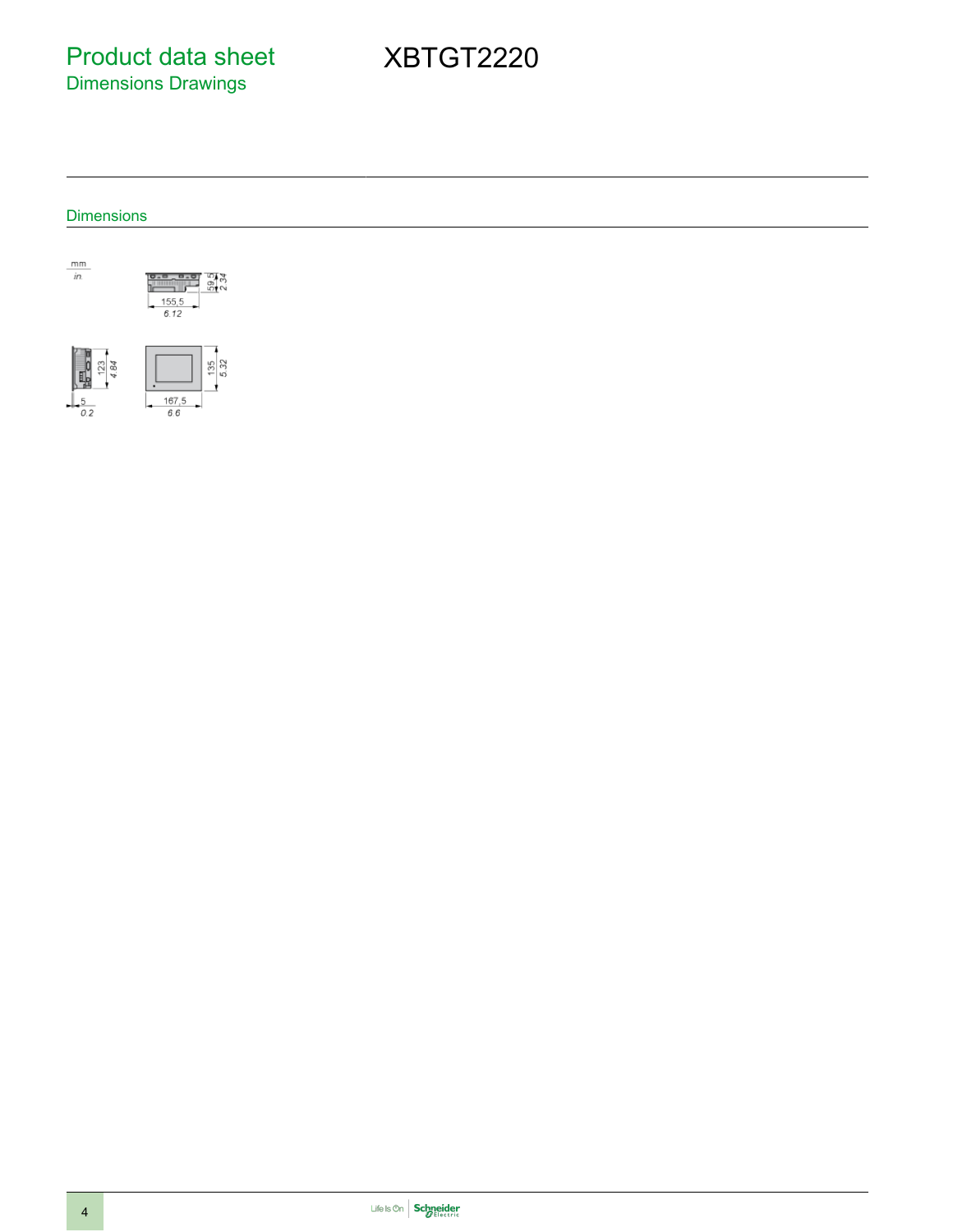# XBTGT2220

#### **Clearance**

### Installation Requirements

For easier maintenance, operation and improved ventilation, be sure to install the unit at least 100 mm (3.94 in) away from adjacent structures and other equip



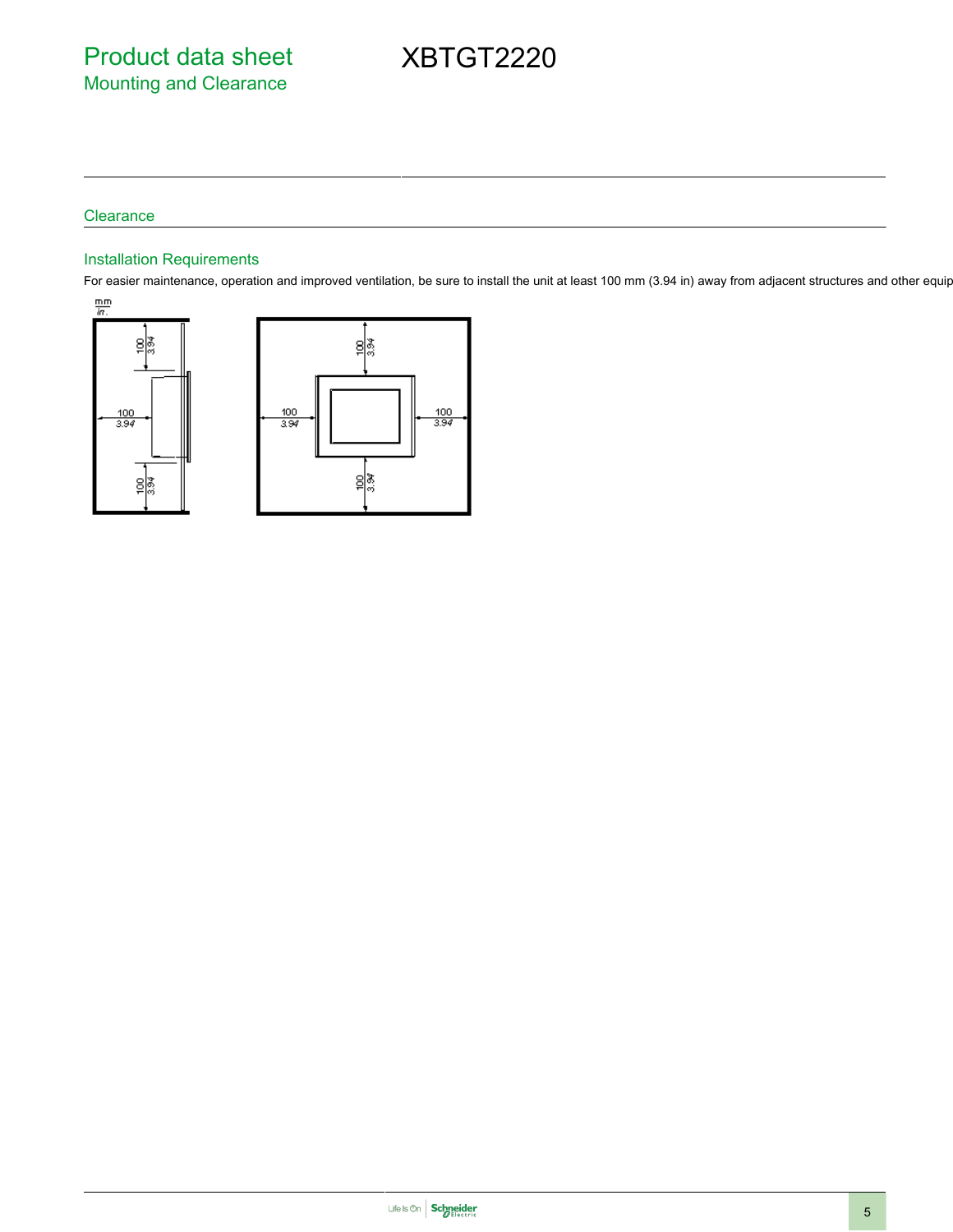# Panel Cut-out Dimensions



### Dimensions in mm

| <b>Graphic Display Terminal</b>                                                    | Cut-out for Flush Mounting |                  |              |                        |
|------------------------------------------------------------------------------------|----------------------------|------------------|--------------|------------------------|
|                                                                                    | $H$ (-/+ 0.1 mm)           | $G$ (-/+ 0.1 mm) | $\mathsf{r}$ | <b>Panel Thickness</b> |
| <b>XBTGT1105</b><br>XBTGT1135<br>XBTGT1335                                         | 92.5                       | 118              | 3 max.       | 1.65                   |
| <b>XBTGT2110</b><br><b>XBTGT2120</b><br><b>XBTGT2130</b><br>XBTGT2220<br>XBTGT2330 | 123.5                      | 156              | 3 max.       | 1.65                   |
| <b>XBTGT4230</b><br><b>XBTGT4330</b><br><b>XBTGT4340</b>                           | 159.5                      | 204.5            | 3 max.       | 1.610                  |
| <b>XBTGT5230</b><br>XBTGT6330<br>XBTGT6340                                         | 227.5                      | 301.5            | 3 max.       | 1.610                  |
| XBTGT5330<br>XBTGT5340                                                             | 201                        | 259              | 3 max.       | 1.610                  |
| XBTGT7340                                                                          | 282.5                      | 383.5            | 3 max.       | 1.610                  |

Dimensions in in.

|                                                               | Graphic Display Terminal Cut-out for Flush Mounting |                    |             |                        |
|---------------------------------------------------------------|-----------------------------------------------------|--------------------|-------------|------------------------|
|                                                               | $H$ (-/+0.004 in.)                                  | $G$ (-/+0.004 in.) | r           | <b>Panel Thickness</b> |
| <b>XBTGT1105</b><br>XBTGT1135<br>XBTGT1335                    | 3.64                                                | 4.65               | $0.12$ max. | 0.060.20               |
| XBTGT2110<br>XBTGT2120<br>XBTGT2130<br>XBTGT2220<br>XBTGT2330 | 4.86                                                | 6.14               | $0.12$ max. | 0.060.20               |
| XBTGT4230<br>XBTGT4330<br>XBTGT4340                           | 6.28                                                | 8.05               | $0.12$ max. | 0.060.39               |
| XBTGT5230<br>XBTGT6330<br>XBTGT6340                           | 8.96                                                | 11.87              | $0.12$ max. | 0.060.39               |